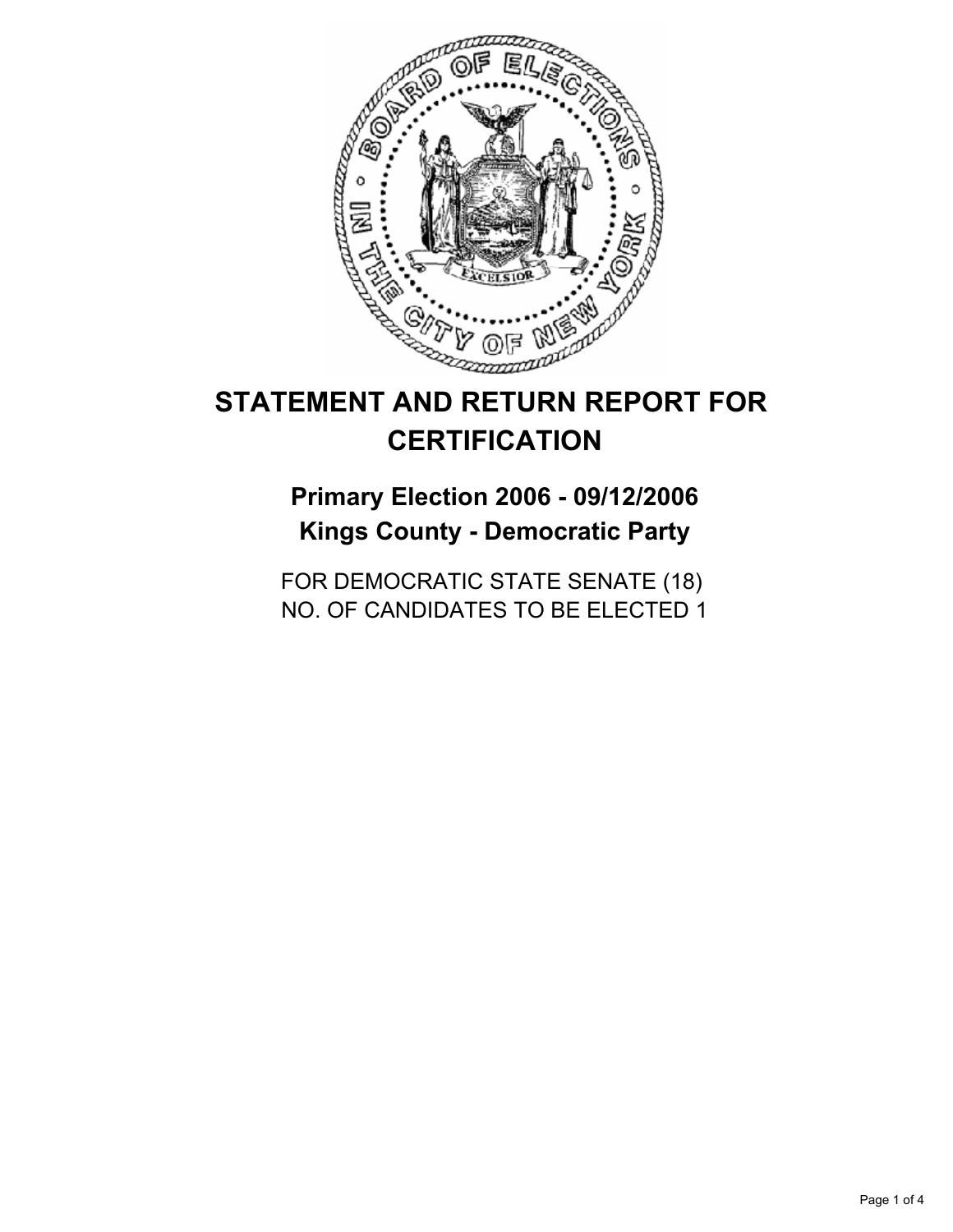

#### **ASSEMBLY DISTRICT 44**

| <b>EMERGENCY</b>             |     |
|------------------------------|-----|
| ABSENTEE/MILITARY            | g   |
| AFFIDAVIT                    |     |
| <b>TRACY L BOYLAND</b>       | 79  |
| <b>VELMANETTE MONTGOMERY</b> | 374 |
| <b>TOTAL VOTES</b>           | 453 |

## **ASSEMBLY DISTRICT 50**

| <b>EMERGENCY</b>             | 2     |
|------------------------------|-------|
| ABSENTEE/MILITARY            | 35    |
| AFFIDAVIT                    | 33    |
| TRACY L BOYLAND              | 411   |
| <b>VELMANETTE MONTGOMERY</b> | 861   |
| BILL BATSON (WRITE-IN)       |       |
| <b>TOTAL VOTES</b>           | 1,273 |

## **ASSEMBLY DISTRICT 51**

| <b>TOTAL VOTES</b>           | 843 |
|------------------------------|-----|
| <b>VELMANETTE MONTGOMERY</b> | 464 |
| TRACY L BOYLAND              | 379 |
| AFFIDAVIT                    | 27  |
| ABSENTEE/MILITARY            | 16  |
| <b>EMERGENCY</b>             |     |

## **ASSEMBLY DISTRICT 52**

| <b>EMERGENCY</b>             | 87    |
|------------------------------|-------|
| ABSENTEE/MILITARY            | 100   |
| AFFIDAVIT                    | 103   |
| TRACY L BOYLAND              | 899   |
| <b>VELMANETTE MONTGOMERY</b> | 2,720 |
| ADAM MEYERS (WRITE-IN)       |       |
| CHARISMA MILLER (WRITE-IN)   |       |
| <b>TOTAL VOTES</b>           | 3,621 |

#### **ASSEMBLY DISTRICT 54**

| <b>TOTAL VOTES</b>           | 871 |
|------------------------------|-----|
| <b>VELMANETTE MONTGOMERY</b> | 394 |
| TRACY L BOYLAND              | 477 |
| AFFIDAVIT                    | 20  |
| ABSENTEE/MILITARY            | 18  |
| <b>EMERGENCY</b>             | 28  |

#### **ASSEMBLY DISTRICT 55**

| <b>EMERGENCY</b>             | 3     |
|------------------------------|-------|
| ABSENTEE/MILITARY            | 19    |
| AFFIDAVIT                    | 61    |
| TRACY L BOYLAND              | 1,135 |
| <b>VELMANETTE MONTGOMERY</b> | 747   |
| <b>TOTAL VOTES</b>           | 1,882 |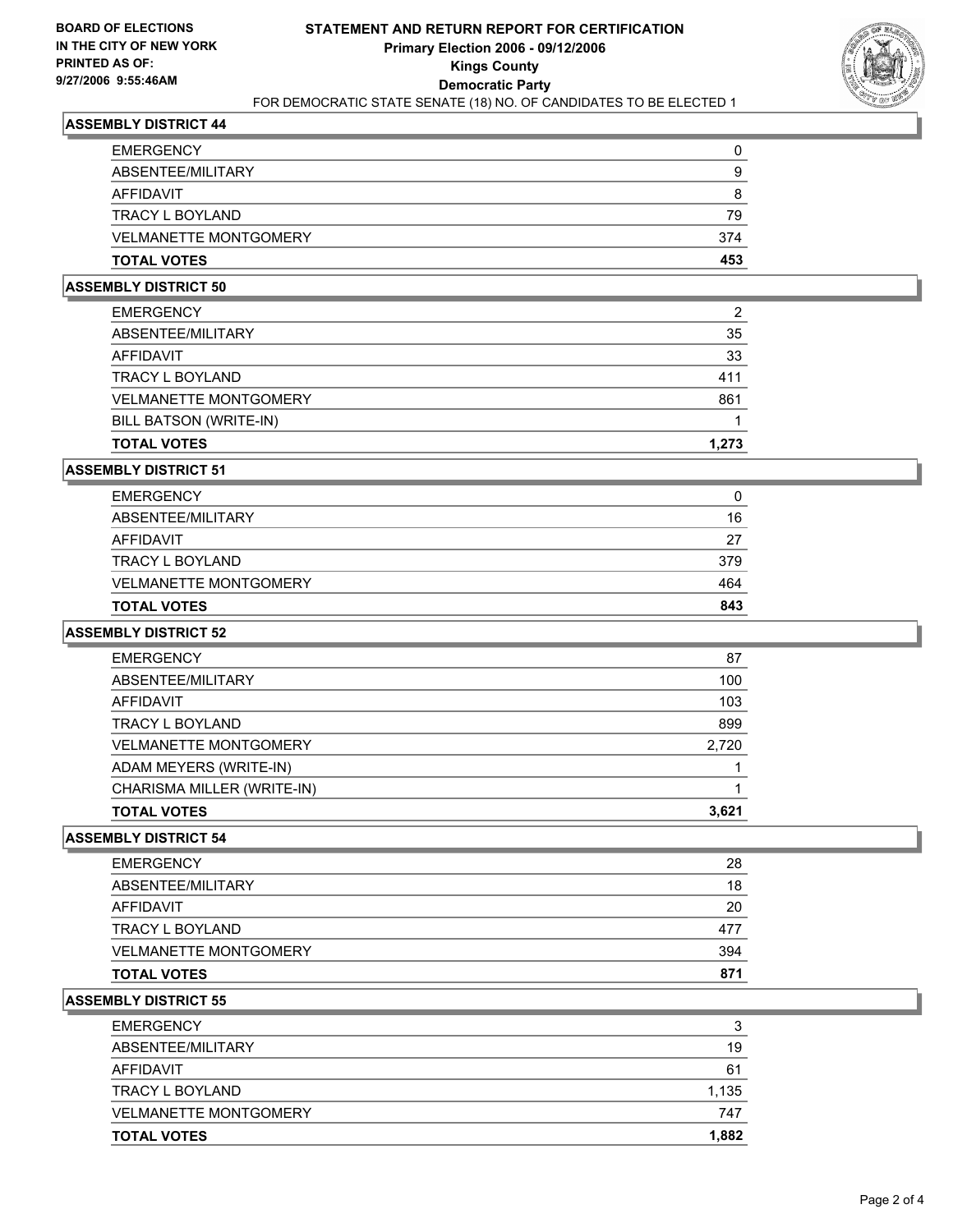

## **ASSEMBLY DISTRICT 56**

| <b>EMERGENCY</b>             | 17    |
|------------------------------|-------|
| ABSENTEE/MILITARY            | 95    |
| AFFIDAVIT                    | 123   |
| TRACY L BOYLAND              | 2,289 |
| <b>VELMANETTE MONTGOMERY</b> | 2,876 |
| <b>TOTAL VOTES</b>           | 5,165 |

## **ASSEMBLY DISTRICT 57**

| <b>TOTAL VOTES</b>           | 5,909 |
|------------------------------|-------|
| <b>VELMANETTE MONTGOMERY</b> | 4,535 |
| TRACY L BOYLAND              | 1,374 |
| AFFIDAVIT                    | 113   |
| ABSENTEE/MILITARY            | 120   |
| <b>EMERGENCY</b>             | 376   |